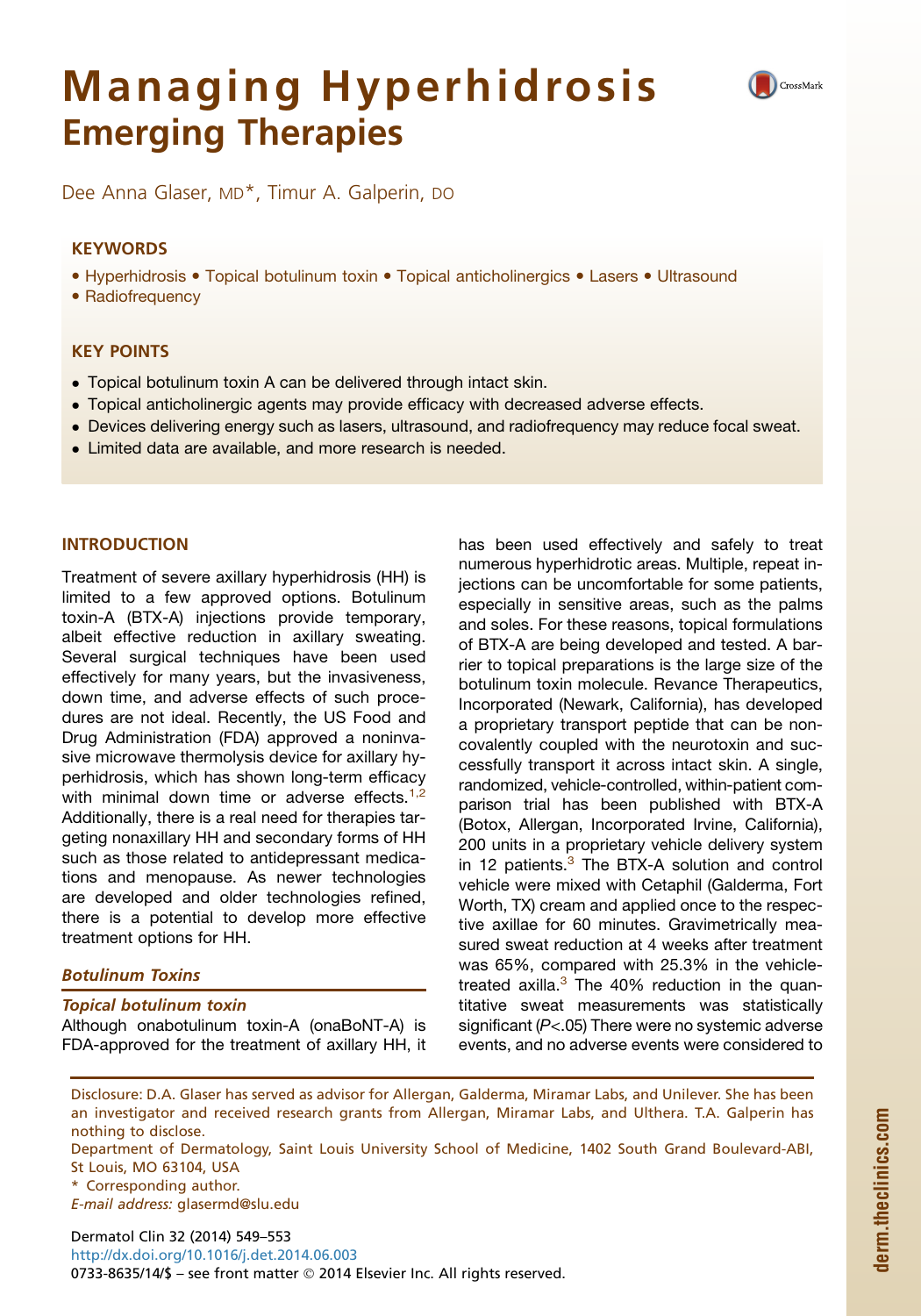be related to the BTX-A treatment. Mild folliculitis, erythema, eczema, and tenderness were noted locally; all of these were seen in the vehicle-only axilla.<sup>3</sup> Due to the small number of subjects, and short follow-up, long-term efficacy studies are warranted before topical BTX-A therapy can be accepted as an effective therapy for HH. Hopefully other body areas will be studied as well.

#### Topical Anticholinergics

#### **Glycopyrrolate**

First-line treatment for focal hyperhidrosis typically involves the use of aluminum chloride formulations, but their use has limited efficacy and is often irritating.<sup>[4](#page-3-0)</sup> There is a real need to find a less irritating topical alternative, and several anticholinergics are being investigated. It is unknown whether benefit is a result of a focal effect on the eccrine duct (such as a physical block or chemical alteration) or on the gland only, or possibly both.

Like other anticholinergic medications, glycopyrrolate inhibits the acetylcholine-induced activation of sweat glands. To avoid the systemic anticholinergic adverse effects, topical formulations (0.5% to 4% cream, gel, solution, or pads) of glycopyrrolate have the potential to treat several different types of hyperhidrosis and several different body areas. Few case reports<sup>[5,6](#page-3-0)</sup> and even fewer, randomized, placebo-controlled trials have looked at the effectiveness and safety of topical anitholinergic preperations on hyperhidrosis. Most of these studies evaluated gustatory hyperhidrosis, with limited data on other focal areas of hyperhidrosis.

A randomized, double-blind, placebo-controlled, crossover study of 13 diabetic patients with gustatory sweating showed that a 2-week application of 0.5% glycopyrrolate cream reduced sweating by 82%, as measured by sweat challenge testing. $<sup>7</sup>$  $<sup>7</sup>$  $<sup>7</sup>$  A</sup> more recent study of 25 patients with craniofacial and gustatory hyperhidrosis showed that a single application of a 2% topical glycopyrrolate pad decreased sweat production by a mean of 61.8%, as measured by gravimetrics.<sup>8</sup> Although the results are promising, these studies evaluated a small subset of patients for a short period of time, which is not adequate to establish long-term safety or efficacy.

In a recent uncontrolled study of 35 patients with axillary hyperhidrosis, 1% glycopyrrolate cream was used once nightly for 4 weeks. $4$  Only 9 of the 35 patients had a significant reduction in their sweating, based on a greater than 50% reduction in the patients' Dermatology Life Quality Index (DLQI) score.<sup>[4](#page-3-0)</sup> However, the preparation was well tolerated without significant irritation or other compliance-limiting factors; 1 patient did develop

significant xerostomia and mydriasis. It is possible that the 1% concentration of the active drug or the formulation was not sufficient for the therapy to be effective.

In general, topical glycopyrrolate is well tolerated, with few reported adverse effects. These include headache, mydriasis, dry mouth, sore throat, skin irritation, and difficulty with accommo-dation.<sup>[4,7–10](#page-3-0)</sup> Because of the reported effectiveness and safety of topical glycopyrrolate, larger randomized, placebo-controlled trials are necessary to establish the safety and efficacy of this therapy.

### **Oxybutynin**

Oxybutynin, a competitive muscarinic receptor antagonist like other anticholinergic agents, has been used off-label for patients with hyperhidrosis. A new topical formulation of oxybutynin 3% topical gel was developed recently to increase tolerability of treatment compared with other transdermal formulations.<sup>[11](#page-4-0)</sup> Adverse effects of topical oxybutynin gel are comparable to topical glycopyrrolate. These include skin irritation, dry mouth, constipation, headache, application site pruritus, nasophar-yngitis, and dizziness.<sup>[11](#page-4-0)</sup> Studies evaluating the safety and efficacy of topical oxybutynin gel for focal hyperhidrosis are warranted, because few effective topical therapies exist for hyperhidrosis.

# Devices to Reduce Sweating

Devices that can deliver heat targeted at the eccrine units or to the surrounding tissue may be able to focally reduce sweat production via injury to the sweat gland. Devices currently exist that use various technologies such as laser, radiofrequency, and ultrasound to deliver energy to the soft tissue of skin. Some are applied externally to the skin, while others need to be inserted into the soft tissue. There are limited data on the use of these devices in treating HH, but they may hold promise. One device, MiraDry (Miramar Labs, Sunnyvale, California) uses microwave technology and is already cleared by the FDA to treat axillary HH; it is discussed in the article "Local Procedural Approaches for Axillary Hyperhidrosis" by Drs Glaser and Galperin in this issue.

# Fractional microneedle radiofrequency treatment

Fractional microneedle radiofrequency (FMR) is a recently developed, minimally invasive procedure that delivers thermal energy to the reticular dermis, via rapid penetration with insulated microneedles, without causing epidermal injury. Bipolar radiofrequency energy is delivered in a fractional mode by 49 insulated microneedle electrodes (occupying a 1  $cm<sup>2</sup>$  area) within the tip of a nonconductive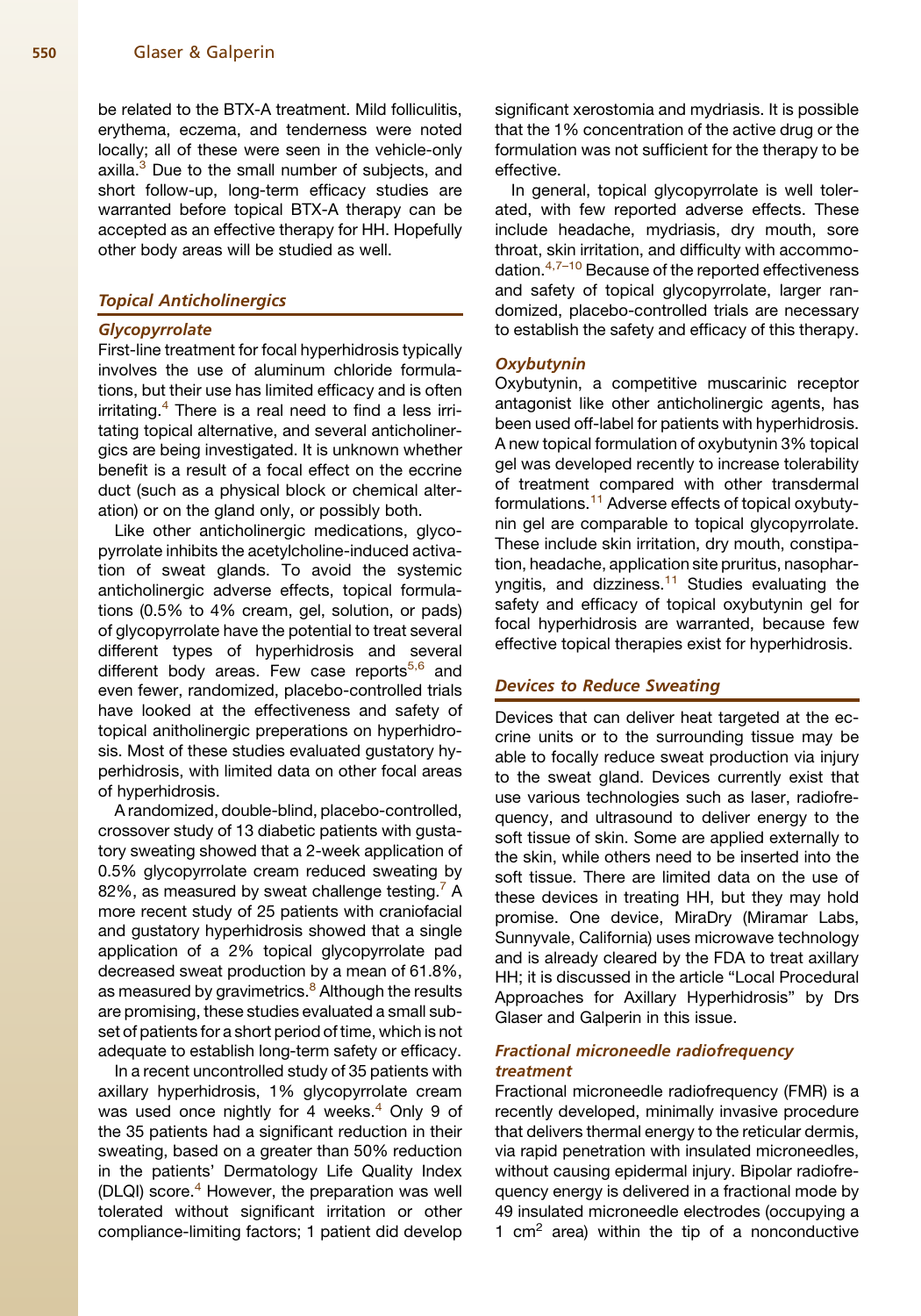probe. The bipolar electrode pins form a closed circuit with the treated skin, and can penetrate 0.5 to 3.5 mm below the skin surface.<sup>[12](#page-4-0)</sup> Depending on the program selected, FMR can deliver up to 20 J of energy within 0.01 to 1 second, with a 5% or 10% coverage rate. In relation to the radiofrequency treatment level (range 1–20), and conduction time (range 10–1000 ms), the adjustable voltage can reach a maximum of 50 V. $^{12}$  $^{12}$  $^{12}$  FMR devices have been used effectively in the treatment of acne scars, facial pores, and wrinkles.<sup>[12](#page-4-0)</sup> A recent pilot trial wanted to test the effectiveness of FMR for axillary HH, and provided 2 FMR treat-ments at 4-week intervals to 20 patients.<sup>[12](#page-4-0)</sup>

All subjects received tumescent anesthesia prior to treatment. All axillae were treated with a total of 6 passes, starting at a depth of 3.5 mm for 150 milliseconds and at an energy level of 25 V for the first 2 passes. The second 2 passes went to a depth of 3.0 mm, and the final 2 passes were at a depth of 2.5 mm, with the duration (150 ms) and energy level (25 V) remaining constant.<sup>12</sup> Visible target area petechiae were the preferred irradiation end point. Ice packs were applied during treatment and for 10 minutes after treatment, and a hydrocol-loid dressing was applied at the end.<sup>[12](#page-4-0)</sup>

The mean HDSS score decreased from 3.5 at baseline to 2.3 2 months after treatment, and 60% of patients reached an HDSS score of 1 or 2 2 months after treatment. Histologic data from 3 patients showed a decrease in the number and size of apocrine and eccrine sweat glands 1 month after the final treatment. In most patients, only minimal adverse effects were noted, including mild pain, swelling, and redness after treatment. Compensatory HH was noted in 2 patients, and 1 patient had temporary arm numbness.<sup>12</sup> The results of this pilot study are promising, and further studies are needed for this novel treatment technique.

#### Long-pulsed 800 nm diode laser

Bechara and colleagues<sup>[13](#page-4-0)</sup> used a long-pulsed 800 nm diode laser to treat 21 patients with axillary HH. In this half-side controlled trial, 5 treatment cycles were performed at 4 week intervals, using an energy setting of 50 mJ/cm<sup>2</sup> and pulse duration of 30 milliseconds (1.6 Hz). Sweating was reduced, as measured by gravimetric assessment, from 89 mg/min and 78 mg/min at baseline to 48 mg/min and 65 mg/min 4 weeks after the last treatment in the treated and control axillae, respectively.<sup>[13](#page-4-0)</sup> Histologic examination of skin biopsies before and after the laser treatment revealed no change in the number or size of apocrine or eccrine glands, and no damage to the glands was found. The only adverse effect noted was temporary axillary skin depigmentation in a single patient. The results were not statistically significant, and the authors noted that a larger sample size is needed to identify a therapeutic effect.

# 1064-nm Nd-YAG laser

A subdermal 1064-nm neodymium-doped yttrium aluminium garnet (Nd-YAG) laser has been used successfully for bromhidrosis,  $14$  and has the potential for treating axillary HH. Seventeen patients were numbed with tumescent anesthesia with or without sedation, and at least 1 1 mm incisions is made within the axillary crease. A 300  $\mu$ m fiber optic laser cable transported in an 18-guage epidural needle was inserted into the incision. The 100 millisecond pulsed laser (40 Hz and 15 mJ) was guided slowly against the dermis in a crisscross pattern. Treat-ment of both axillae took 30 minutes.<sup>[14](#page-4-0)</sup> Patients were followed every 3 months for a period of 12 to 43 months.

According to the patient's global assessment (PGA), there was an excellent result in 70.6% of patients, and based on the physician's global assessment, 82.3% of patients had good or excellent results. There was 1 relapse out of 17 patients within 5 months of treatment. Adverse effects included temporary dysesthesia in all patients, edema, alopecia (47.1%), and seroma formation  $(5.9\%)$ .<sup>[14](#page-4-0)</sup> The results of this pilot study have yet to be replicated, and further research is needed to verify the efficacy of this technique.

A recent randomized, within-patient, casecontrolled pilot study of 6 patients used a 1064-nm Nd-YAG laser externally at hair reduction settings to treat axillary HH. $15$  Up to 6 laser hair reduction treatments were performed at 1-month intervals with 24 to 56 J/cm<sup>2</sup> (20 ms pulse duration) depending on the patient's skin type. Three subjects were followed for 1 month after the last treatment; 2 subjects were followed for 3 months, and 1 patient was followed for 13 months after the last treatment.

All of the patients reported good-to-excellent results 1 month after treatment, and 2 of 3 patients reported similar results 3 months after treatment, according to the PGA. There was decreased sweating in all 6 patients as noted by pre- and posttreatment starch iodine testing. There was no change in the sweat gland density or morphology on histologic analysis of the pre- and post-treatment biopsy samples.<sup>[15](#page-4-0)</sup> The histologic findings suggest that sweat reduction is only temporary.

## **Ultrasound**

The VASER (Solta Medical, Incorporated, Hayward, California) ultrasound system has been cleared by the FDA for body contouring and soft tissue emulsification. It focuses ultrasonic energy at the tip of a probe that is inserted into the soft tissue. Thirteen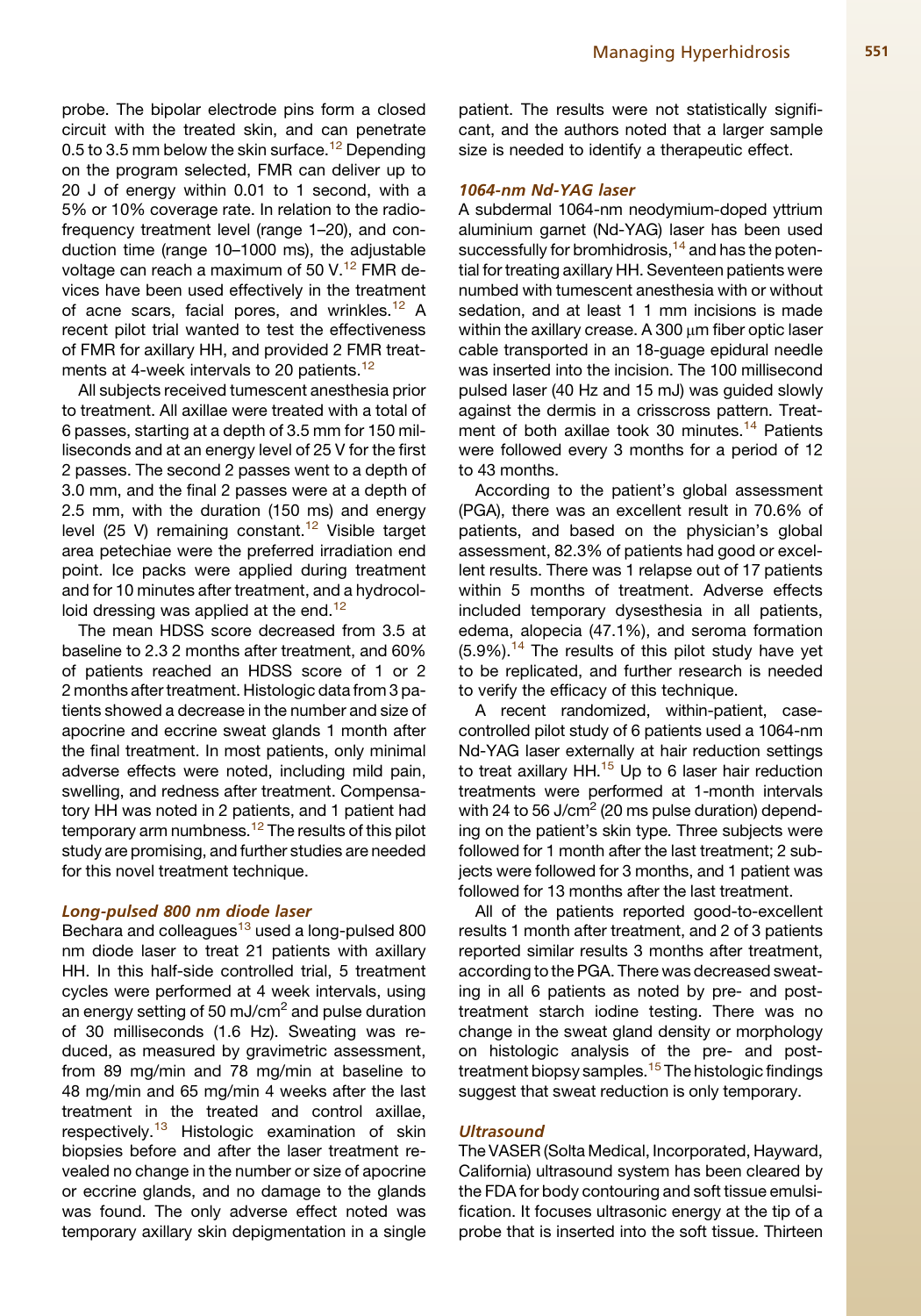#### <span id="page-3-0"></span>552 Glaser & Galperin

patients with axillary HH and/or bromihidrosis were treated with the system.<sup>16</sup> Local anesthesia and tumescent anesthesia were used in addition to intravenous sedation. A single 0.5 cm incision was made in the axillary crease; a protective skin port was sewn into the incision site, and the VASER probe was used with an amplitude setting of 80% in continuous mode during phase 1. The probe was passed evenly with radial strokes. Then the amplitude was reduced to 70%, and in continuous mode, phase 2 was completed. Lastly, an aspiration cannula was used to remove liquefied tissue and fluids. Based on 6-month post-treatment subjective scores, there was a mean 2.8 point reduction (on a scale of 1–5) in axillary sweating, and a mean 3 point improvement (on a scale of 1–5) in patient satisfaction. Only minor and temporary adverse effects were noted. A single case of blister formation, seroma formation, and hyperpigmentation was noted. All patients experienced temporary (1–2 days) postoperative pain. This study has promising results. Long-term follow-up and an objective assessment would have been beneficial in evaluating long-term efficacy. Further research is needed with this modality.

#### Externally applied ultrasound

Intense focused ultrasound (IFUS) has recently been developed to provide direct transcutaneous heat to the dermis and subcutaneous tissue for collagen remodeling. Ulthera (Ulthera, Incorporated, Mesa, Arizona) developed an IFUS device that has been cleared by the FDA and used for skin tightening and lifting procedures.<sup>[17](#page-4-0)</sup> It has been tested for treating axillary HH [\(clinical](http://clinicaltrials.gov) [trials.gov](http://clinicaltrials.gov) [NCT01708551, NCT01713673, NCT01713959 and NCT01722461]). The Ulthera system consists of a central power unit and monitor, a hand piece, and several interchangeable transducers, which vary in their energy level and depth of penetration. Energy levels vary from 0.5 to 10 J, with a frequency of 4 to 7 MHz, and pulse duration of 50 to 200 milliseconds. The hand piece uses diagnostic ultrasonography that is capable of imaging the epidermis/dermis, subcutaneous tissue, and blood vessels, and also contains the transducer for energy deliv-ery.<sup>[17](#page-4-0)</sup> The focused energy is absorbed by local dermal/subcutaneous tissues, leading to heat production and thermal injury. Thermal injury leads to wound healing and collagen remodeling. The heat may induce injury to the eccrine units, inducing a reduction in sweating.

Prior to the procedure, an anesthetic should be used to help with treatment discomfort. There is no particular anesthetic recommendation, but practitioners have used topical and local anesthetics,

oral or intravenous analgesics, and conscious sedation, depending on the type and location of treatment. For cosmetic purposes, treatments are performed at 2 depths, with a single pass for each desired depth level. There is no specific aftercare for this procedure, and there is no down time after treatment. Temporary erythema and edema are common sequelae of treatment. Temporary numbness in the treatment area has also been reported.

At the time of writing, there are no publications outlining the results of the IFUS for HH, but the technology is promising.

# **SUMMARY**

There is still a need for new therapies for the treatment of primary and secondary forms of hyperhidrosis. Understanding the location of the sweat glands and the pharmacology of sweat will help to drive new developments.

## **REFERENCES**

- 1. [Jacob C. Treatment of hyperhidrosis with microwave](http://refhub.elsevier.com/S0733-8635(14)00070-9/sref1) [technology. Semin Cutan Med Surg 2013;32\(1\):2–8.](http://refhub.elsevier.com/S0733-8635(14)00070-9/sref1)
- 2. Glaser DA, Coleman WP, Fan LK, et al. A randomized, blinded clinical evaluation of a novel microwave device for treating axillary hyperhidrosis: the dermatologic reduction in underarm perspiration study. Dermatol Surg 2012;38(2):185–91. [http://dx.](http://dx.doi.org/10.1111/j.1524-4725.2011.02250.x) [doi.org/10.1111/j.1524-4725.2011.02250.x.](http://dx.doi.org/10.1111/j.1524-4725.2011.02250.x)
- 3. Glogau RG. Topically applied botulinum toxin type A for the treatment of primary axillary hyperhidrosis: results of a randomized, blinded, vehicle-controlled study. Dermatol Surg 2007;33(1 Spec No):S76–80. <http://dx.doi.org/10.1111/j.1524-4725.2006.32335.x>.
- 4. MacKenzie A, Burns C, Kavanagh G. Topical glycopyrrolate for axillary hyperhidrosis. Br J Dermatol 2013; 169(2):483–4. [http://dx.doi.org/10.1111/bjd.12320.](http://dx.doi.org/10.1111/bjd.12320)
- 5. [Luh JY, Blackwell TA. Craniofacial hyperhidrosis](http://refhub.elsevier.com/S0733-8635(14)00070-9/sref5) [successfully treated with topical glycopyrrolate.](http://refhub.elsevier.com/S0733-8635(14)00070-9/sref5) [South Med J 2002;95\(7\):756–8.](http://refhub.elsevier.com/S0733-8635(14)00070-9/sref5)
- 6. Garnacho Saucedo GM, Moreno Jiménez JC, Jiménez Puya R, et al. Therapeutic hotline: topical glycopyrrolate: a successful treatment for craniofacial hyperhidrosis and eccrine hidrocystomas. Dermatol Ther 2010;23(1):94–7. [http://dx.doi.org/10.1111/j.](http://dx.doi.org/10.1111/j.1529-8019.2009.01296.x) [1529-8019.2009.01296.x.](http://dx.doi.org/10.1111/j.1529-8019.2009.01296.x)
- 7. Shaw JE, Abbott CA, Tindle K, et al. A randomised controlled trial of topical glycopyrrolate, the first specific treatment for diabetic gustatory sweating. Diabetologia 1997;40(3):299–301. [http://dx.doi.org/10.](http://dx.doi.org/10.1007/s001250050677) [1007/s001250050677](http://dx.doi.org/10.1007/s001250050677).
- 8. Kim WO, Kil HK, Yoon KB, et al. Topical glycopyrrolate for patients with facial hyperhidrosis. Br J Dermatol 2008;158(5):1094–7. [http://dx.doi.org/10.](http://dx.doi.org/10.1111/j.1365-2133.2008.08476.x) [1111/j.1365-2133.2008.08476.x.](http://dx.doi.org/10.1111/j.1365-2133.2008.08476.x)